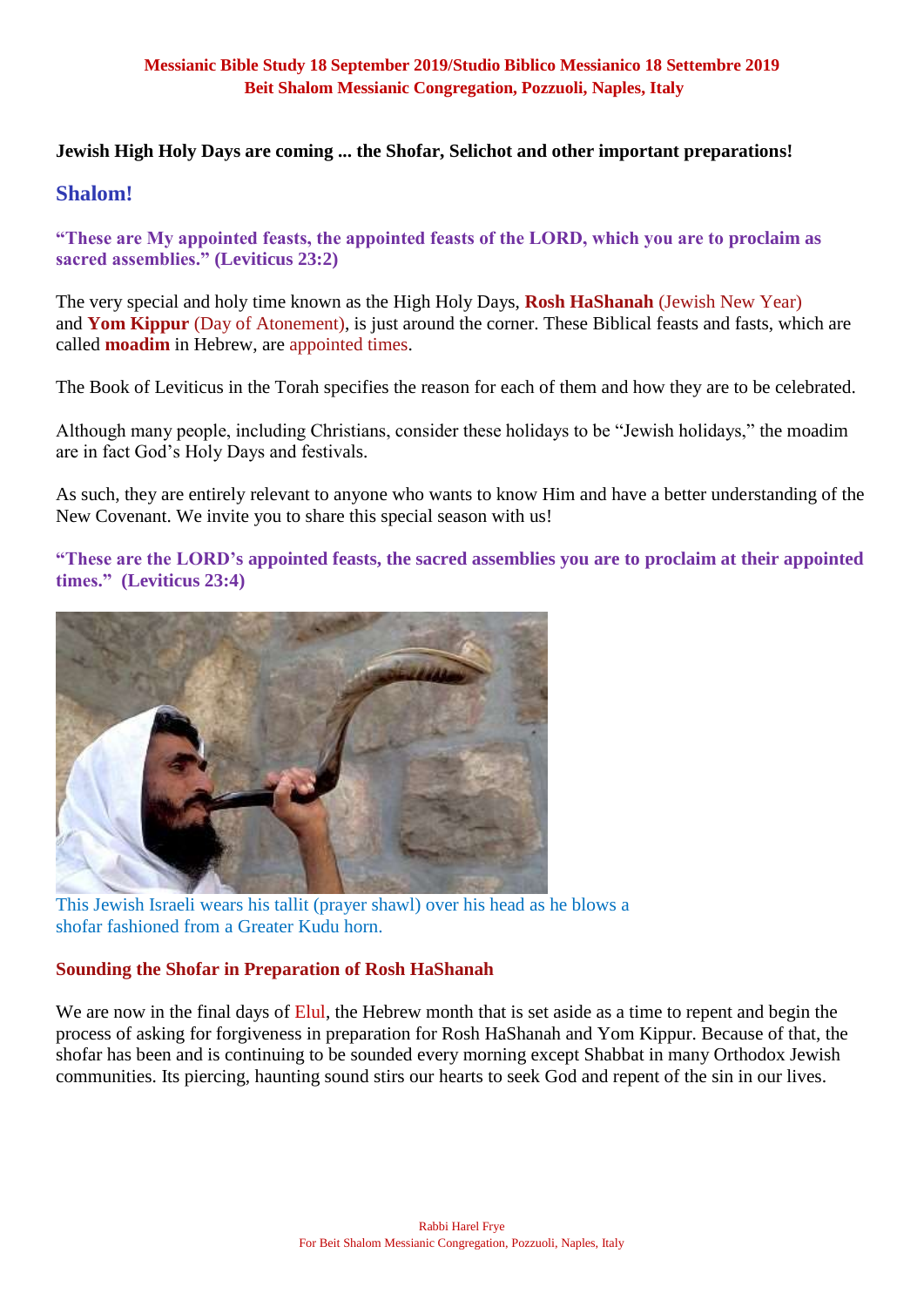

Ram's horn shofar: the call of the shofar is a call to teshuvah (repentance).

A well-known and greatly respected Jewish sage of the Middle Ages, Maimonides, likened the sound of the shofar to an alarm call that awakens us: "Sleepers, arise from your slumber, and those who are dozing, awake from your lethargy. Review your actions, repent from your sins, and remember your Creator!" *(Hilchot Teshuvah 3)*

Likewise, the Brit Chadashah (New Testament) calls upon us to wake from our spiritual slumber and make the most of our time by loving and following God with all of our heart, soul, mind and strength, rather than following empty or frivolous pursuits.

**"Wake up, O sleeper, rise from the dead, and Messiah will shine on you. Be very careful, then, how you live—not as unwise but as wise, making the most of every opportunity, because the days are evil." (Ephesians 5:14-16)**

### **Selichot Confessions**

As the new year approaches and the month of Elul draws to a close, the call to repentance is being felt all the more urgently throughout the Jewish community.

Since Rosh HaShanah begins on the evening of September 29, special penitential prayers called **Selichot** (pronounced **s'lee-KHOT**, meaning forgiveness) have been added to the daily morning prayer service in Ashkenazi communities (Jews of France, Germany, and Eastern Europe and their descendants).

However, the Sephardic Jewish community (Jews of Spain, Portugal, North Africa and the Middle East and their descendants) have been saying these special prayers throughout the month of Elul. And they are not short; they add an extra 45 minutes to the regular daily morning service.

Moreover, they are often recited before the sun rises.

A central theme found throughout these prayers is the 13 Attributes of Mercy **(Shelosh-Esreh Middot)**, which were revealed to Moses on Mount Sinai and enumerated in Exodus.

**"The Lord, The Lord, the compassionate and gracious God, slow to anger, abounding in love and faithfulness, maintaining love to thousands, and forgiving wickedness, rebellion, and sin. Yet He does not leave the guilty unpunished." (Exodus 34:6-7)**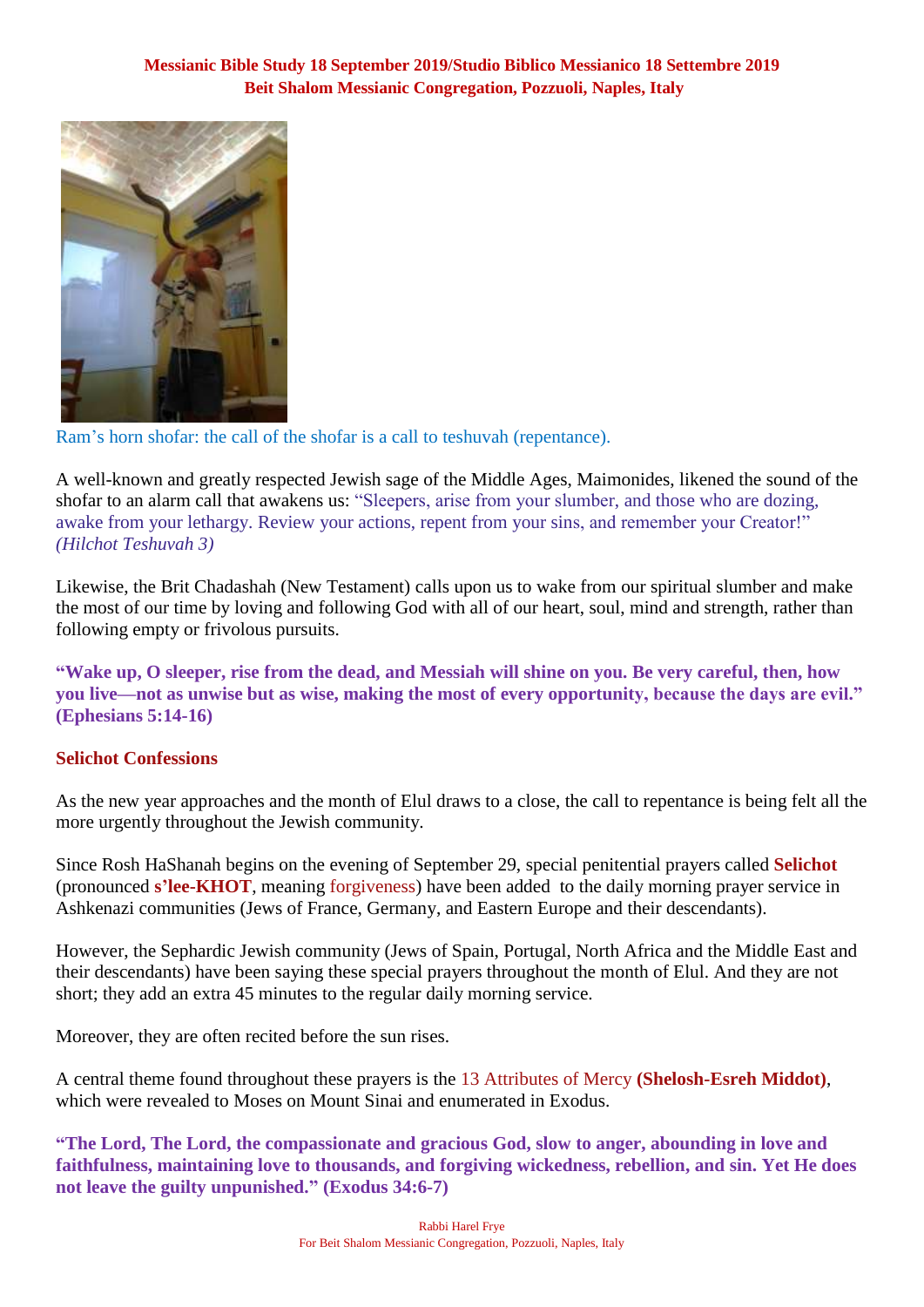The Hebrew word **selichot** is related to **slichah**, which is the equivalent expression for excuse me, I'm sorry, and forgive me.

Although we strive to live a pure and holy life before God, all of us sin and fall short of the glory of God. Each one of us needs to repent and seek forgiveness for the many errors we make that hurt both ourselves and others.

#### **"Let us examine our ways and test them, and let us return to the LORD." (Lamentations 3:40)**

This is a special time in which we request forgiveness from those we have wronged and extend forgiveness to those who have wronged us.

Jewish tradition, in fact, holds that God cannot forgive us for sins that we commit against another until we obtain forgiveness from the person we wronged.

#### **Forgiveness and saying sorry can be life changing.**

They are crucial to leaving the past behind and moving forward with God's plan for our lives.

Asking for forgiveness is pivotal to repentance, a closer walk with God and to successful relationships with our family, friends and our fellowman.

#### **Yeshua (Jesus) also identified unforgiveness as a critical issue.**

He said that it would keep us from receiving forgiveness from our Heavenly Father.

**"For if you forgive men their trespasses, your heavenly Father will also forgive you. But if you do not forgive men their trespasses, neither will your Father forgive your trespasses." (Matthew 6:14-15)**

Since fallen human nature leads to sin and unforgiveness, God provided this special time to focus on repentance and forgiveness.

This period of Selichot, repentance and forgiveness does not end on the last day of Elul, which is next Sunday.

In most Jewish communities, Selichot will continue to be recited in prayer services right through the **Days of Awe** or Ten Days of Repentance, a special ten-day period that begins with **Rosh HaShanah** (Jewish New Year) on September 30, and culminates with **Yom Kippur** (Day of Atonement) on October 9.

#### **This ten-day period is an even more intensive time of introspection and self-examination.**

It provides everyone the opportunity to survey the condition of their lives and hearts and get right with God.

Interestingly enough, the very name **Israel** (pronounced **Yis-RA-el** in Hebrew) can be taken to mean right with God, from two Hebrew words, **Yashar** (straight, right, or honest) and **El** (God).

During these final days of Elul and throughout the High Holiday season, may we each be challenged to look inside ourselves, asking the Ruach HaKodesh (Holy Spirit) to reveal hidden sin in our hearts and lives.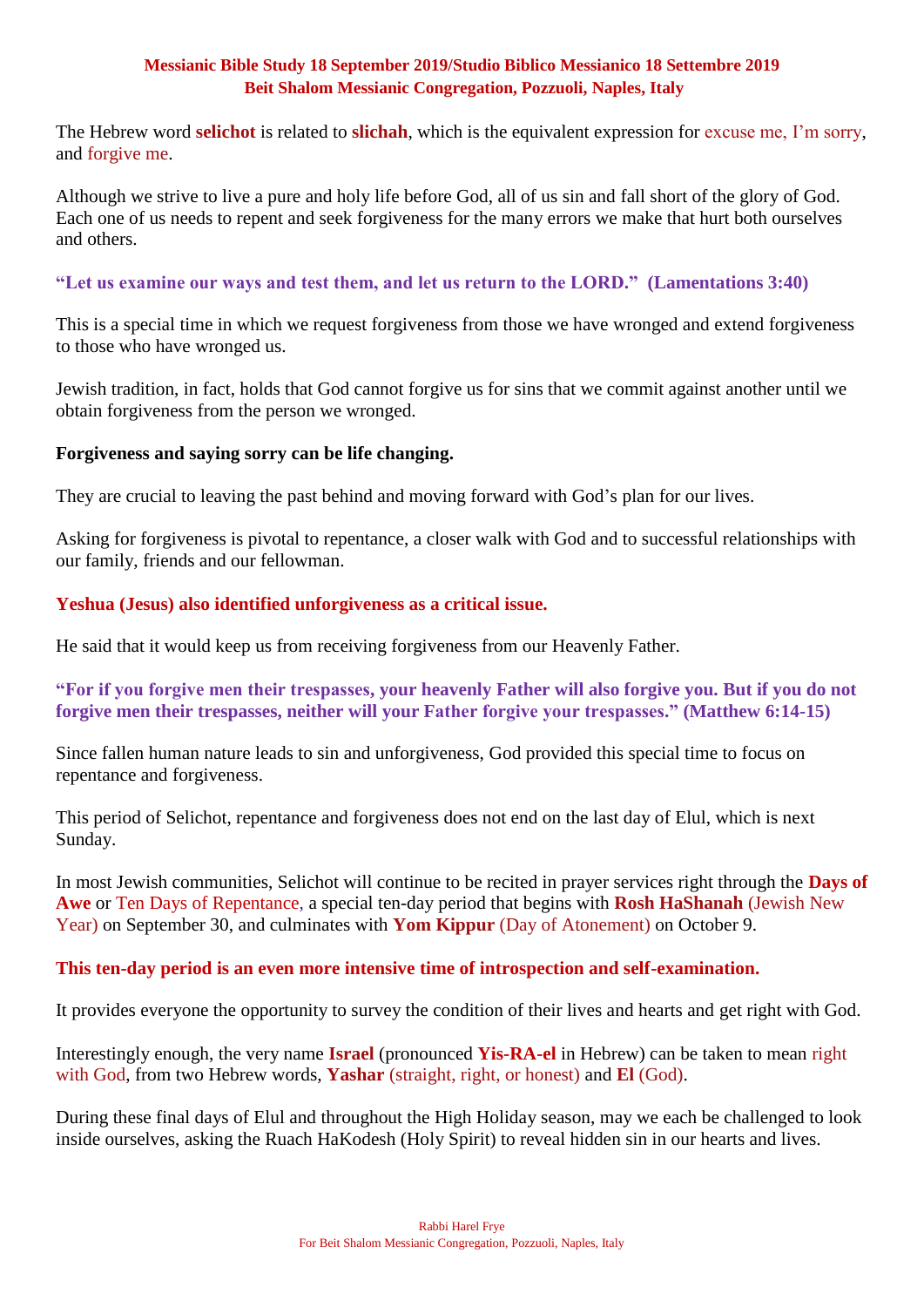Over the next three weeks, please join with the Jewish people worldwide and here in Israel, repeating the prayer of the Psalmist David: **"Search me, God, and know my heart; test me and know my anxious** 

**thoughts. See if there is any offensive way in me, and lead me in the way everlasting." (Psalm 139:23- 24)**

Amen!

## **I Giorni Comandati del Calendario Ebraico stanno arrivando ... lo Shofar, Selichot e altri Importanti Preparativi!**

### **Shalom!**

## **"Parla ai figli d'Israele e di' loro: Ecco le feste dell'Eterno che voi proclamerete come sante convocazioni." (Levitico 23:2)**

Il tempo molto speciale e santo noto come i Giorni Comandati, **Rosh HaShanah** (Capodanno Ebraico) e **Yom Kippur** (Giorno dell'Espiazione), è proprio dietro l'angolo. Queste feste bibliche e i digiuni, che sono chiamati **Moadim** in Ebraico, sono tempi prestabiliti. Il Libro del Levitico nella Torah specifica il motivo di ciascuno di essi e come devono essere celebrati. Sebbene molte persone, compresi i gentili, considerino queste festività come "Festività Ebraiche", i **Moadim** sono in realtà i giorni e le feste di HaShem (Dio). In quanto tali, sono rilevanti per chiunque voglia conoscerlo e avere una migliore comprensione della Nuova Alleanza/Nuovo Testamento. Vi invitiamo a condividere questa stagione speciale con noi!

**"Queste sono le feste dell'Eterno, le sante convocazioni che proclamerete nei loro tempi stabiliti." (Levitico 23:4)**



Questo Ebreo Israeliano indossa il suo tallit (scialle di preghiera) sopra la testa mentre suona lo shofar modellato da un corno di kudu maggiore.

### **Suonare lo Shofar in preparazione di Rosh HaShanah**

Ora siamo negli ultimi giorni di Elul, il mese Ebraico che è dedicato al tempo per pentirsi e iniziare il processo di chiedere perdono in preparazione di Rosh HaShanah e Yom Kippur. Per questo motivo, lo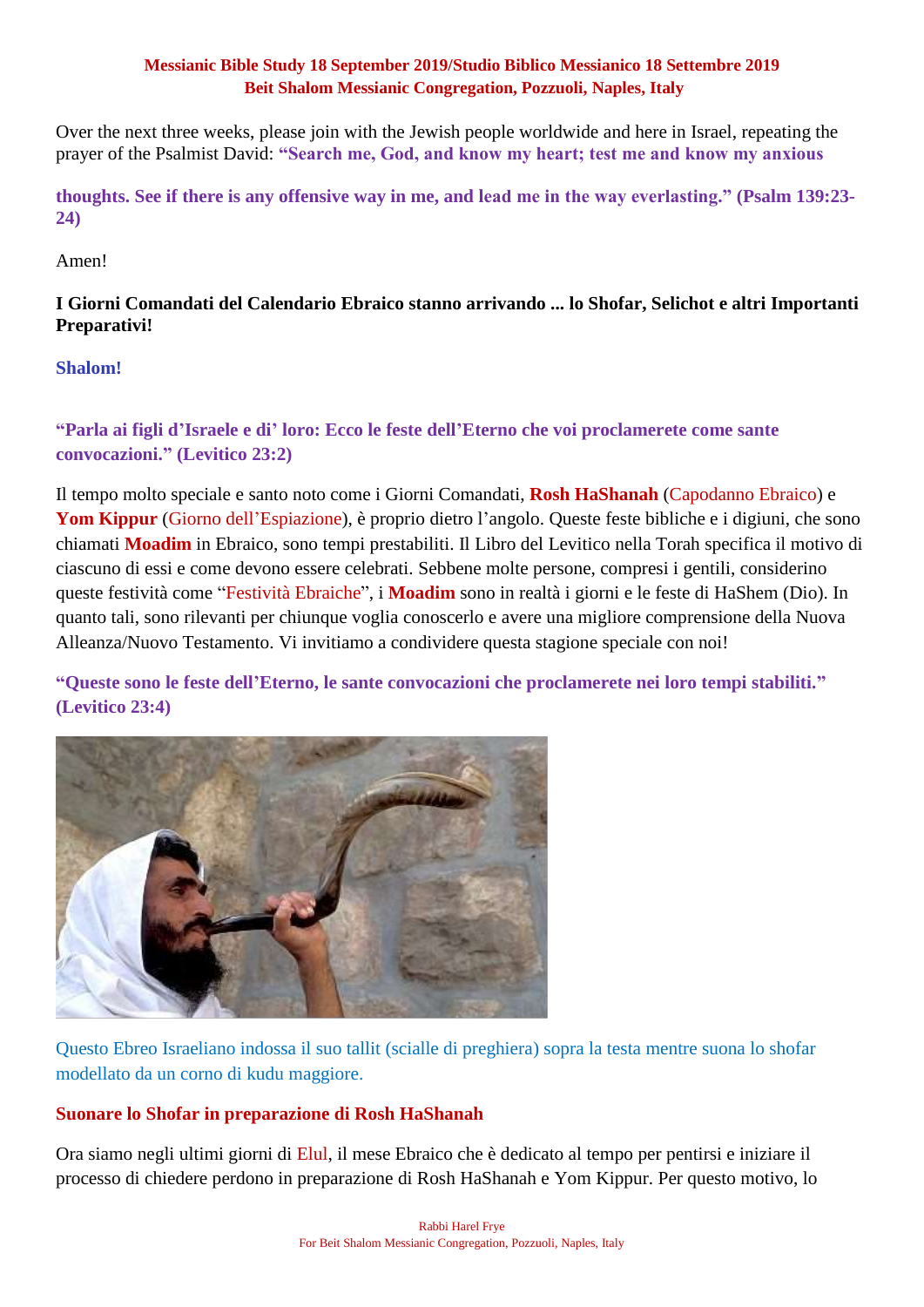shofar è stato e continua a essere suonato ogni mattina tranne lo Shabbat in molte comunità Ebraiche Ortodosse. Il suo suono penetrante e inquietante stimola i nostri cuori a cercare Hashem (Dio) e pentirsi del peccato nelle nostre vite.



Lo shofar del corno di Ariete: il richiamo dello shofar è un richiamo alla teshuvah (pentimento).

Un noto e rispettato saggio Ebreo del Medioevo, Maimonide, paragonò il suono dello shofar a una chiamata d'allarme che ci risveglia: "Dormienti, sorgete dal vostro sonno e quelli che sonnecchiano, svegliatevi dal vostro letargo. Rivedete le vostre azioni, pentitevi dei vostri peccati e ricordate il vostro Creatore!" (Hilchot Teshuvah 3)

Allo stesso modo, il Brit Chadashah (Nuovo Patto/Testamento) ci invita a svegliarci dal nostro sonno spirituale e sfruttare al meglio il nostro tempo amando e seguendo HaShem, nostro Dio, con tutto il nostro cuore, anima, mente e forza, piuttosto che seguire sentieri vuoti o frivoli.

**"Risvegliati, o tu che dormi, risorgi dai morti, e Yeshua (Cristo) risplenderà su di te". Badate dunque di camminare con diligenza non da stolti, ma come saggi, riscattando il tempo, perché i giorni sono malvagi." (Efesini 5:14-16)**

### **Confessioni di Selichot**

Mentre il nuovo anno si avvicina e il mese di Elul volge al termine, la chiamata al pentimento è sentita ancor più urgentemente in tutta la comunità Ebraica.

Rosh HaShanah avrà inizio la sera del 29 settembre 2019, con speciali preghiere penitenziali chiamate Selichot (pronunciate **s'lee-KHOT**, che significa perdono) che sono state aggiunte al culto quotidiano di preghiera mattutina nelle comunità Ashkenazite (Ebrei di Francia, Germania ed Europa orientale e i loro discendenti).

Tuttavia, la comunità Ebraica Sefardita (Ebrei di Spagna, Portogallo, Nord Africa e Medio Oriente e i loro discendenti) hanno pronunciato queste preghiere speciali durante il mese di Elul. E non sono brevi; aggiungono altri 45 minuti al normale culto giornaliero del mattino. Inoltre, vengono spesso recitate prima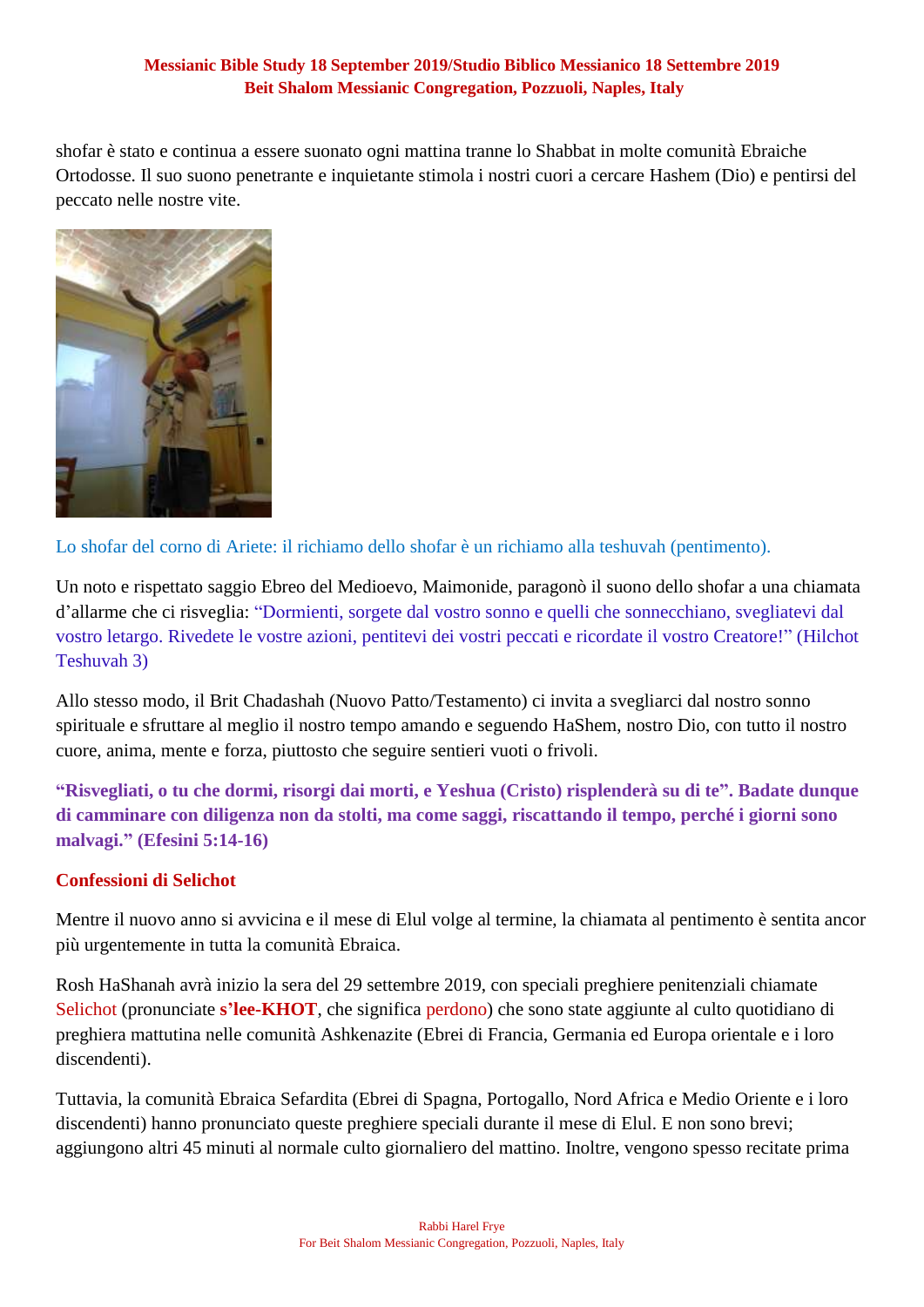del sorgere del sole. Un tema centrale trovato in tutte queste preghiere sono i **13 Attributi della Misericordia** (Shelosh-Esreh Middot), che furono rivelati a Mosè sul Monte Sinai ed elencati in Esodo.

**"E l'Eterno passò davanti a lui e gridò: "L'Eterno, l'Eterno Hashem (Dio), misericordioso e pietoso, lento all'ira, ricco in benignità e fedeltà, che usa misericordia a migliaia, che perdona l'iniquità, la trasgressione e il peccato ma non lascia il colpevole impunito, e che visita l'iniquità dei padri sui figli e sui figli dei figli fino alla terza e alla quarta generazione". (Esodo 34:6-7)**

La parola Ebraica selichot è legata a slichah, che è l'espressione equivalente per scusami, mi dispiace e perdonami. Sebbene ci sforziamo di vivere una vita pura e santa davanti a HaShem (Dio), tutti noi pecchiamo e cadiamo senza vedere la gloria di HaShem. Ognuno di noi ha bisogno di pentirsi e chiedere perdono per i molti errori che facciamo che fanno male a noi stessi e agli altri.

## **"Esaminiamo le nostre vie e mettiamole alla prova, e torniamo al Signore". (Lamentazioni 3:40)**

Questo è un momento speciale in cui chiediamo perdono a coloro a cui abbiamo fatto torto ed estendiamo il perdono a coloro che ci hanno fatto torto. La tradizione Ebraica, infatti, sostiene che HaShem non può perdonarci per i peccati che commettiamo contro un altro fino a quando non otteniamo il perdono dalla persona a cui abbiamo fatto un torto.

### **Il perdono e il chiedere scusa possono cambiare la nostra vita.**

Sono fondamentali per lasciare il passato alle spalle e andare avanti con il piano di HaShem per le nostre vite. Chiedere perdono è fondamentale e camminare con HaShem è la chiave di successo nelle relazioni con la nostra famiglia, i nostri amici e il nostro prossimo.

**Anche Yeshua (Gesù) identificò la non perdonanza come un problema critico.** Disse che ci avrebbe impedito di ricevere il perdono dal nostro Padre celeste.

# **"Perché, se voi perdonate agli uomini le loro offese, il vostro Padre celeste perdonerà anche a voi; ma se voi non perdonate agli uomini le loro offese, neppure il Padre vostro perdonerà le vostre."(Matteo 6:14-15)**

Poiché la natura umana porta alla caduta spirituale e al peccato e alla mancanza di perdono, HaShem ha fornito questo momento speciale per concentrarsi sul pentimento e sul perdono. Questo periodo di Selichot, in cui il pentimento e il perdono non si concludono l'ultimo giorno di Elul, che è la prossima Domenica.

Nella maggior parte delle comunità Ebraiche, Selichot continuerà ad essere recitata nei culti di preghiera fino ai **Giorni del Timore Reverenziale** o Dieci Giorni di Pentimento, uno speciale periodo di dieci giorni che inizia con **Rosh HaShanah** (Capodanno Ebraico) il 30 settembre e culmina con **Yom Kippur** (Giorno dell'Espiazione) il 9 Ottobre. Questo periodo di dieci giorni è un momento ancora più intenso di introspezione e autoesame. Esso offre a tutti l'opportunità di esaminare le condizioni della propria vita e del proprio cuore e di ragionare con HaShem. È interessante notare che il nome stesso Israele (pronunciato **Yis-RA-el** in Ebraico) può essere inteso nel senso giusto di HaShem, da due parole Ebraiche, Yashar (dritto, giusto o onesto) ed El (Dio). Durante questi ultimi giorni di Elul e per tutta la stagione delle Feste Comandate, ognuno di noi può essere sfidato a guardare dentro di noi, chiedendo al Ruach HaKodesh (Spirito Santo) di rivelare il peccato nascosto nei nostri cuori e nelle nostre vite.